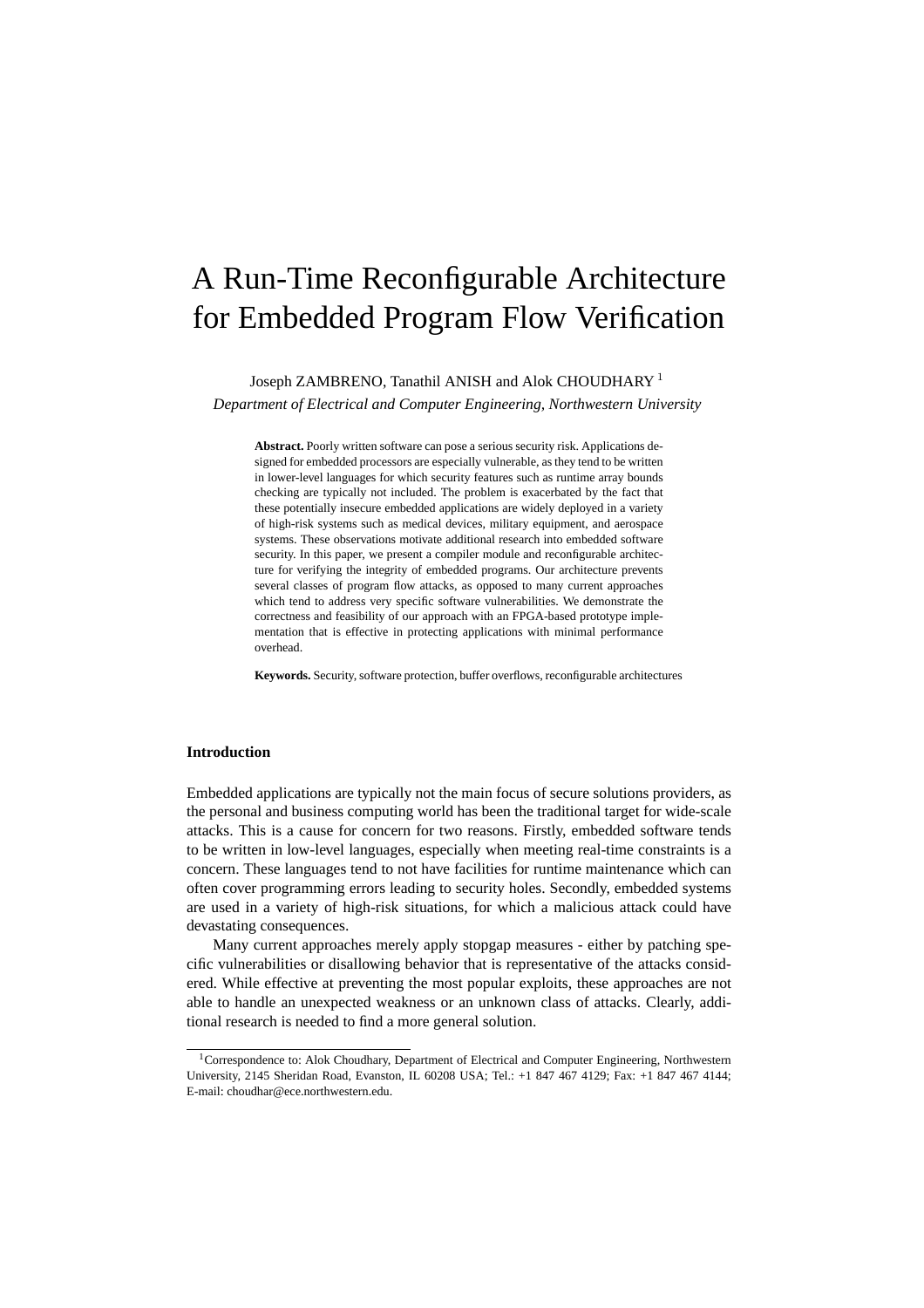

Figure 1. Process memory layout of an application with a potentially exploitable buffer overflow.

In this paper, we present an architecture and compiler module that can prevent a more general class of attacks. The input program is first analyzed by our compiler to generate program flow metadata. When the application is loaded onto the processor, this data is then stored in the custom memories on our architecture. Since this approach requires only a passive monitoring of the instruction fetch path, we are able to continually verify the program's execution with a minimal performance penalty.

To demonstrate the correctness of our architecture, we implemented a prototype on a Xilinx ML310 FPGA development board. The results presented here detail the performance of the protected applications given various architectural configurations. The feasibility of the total approach is also considered, with experimental results on both the area consumption of our architecture and the increase in application size due to the inclusion of the program flow metadata.

The remainder of this paper is organized as follows. We start with an explanation of unchecked buffer vulnerabilities alongside their commonly-found exploits. In Section 2, we discuss several of the current approaches to addressing this problem. We then present our proposed solution in Section 3, followed by a description of the prototype we developed on the FPGA board. Finally, we conclude the paper in Section 5 with a brief overview of future efforts that are planned for this project.

# **1. Vulnerabilities and Attacks**

Consider the simple application depicted in Figure 1. In this C-style pseudo-code, function bar is called with an array of pointers to character arrays as its input. These input arrays are copied to a local array using the standard C library strcpy call before further processing is applied.

In this code example, since the strcpy call does not check to ensure that there is sufficient space in the destination array to fit the contents of the source string, it is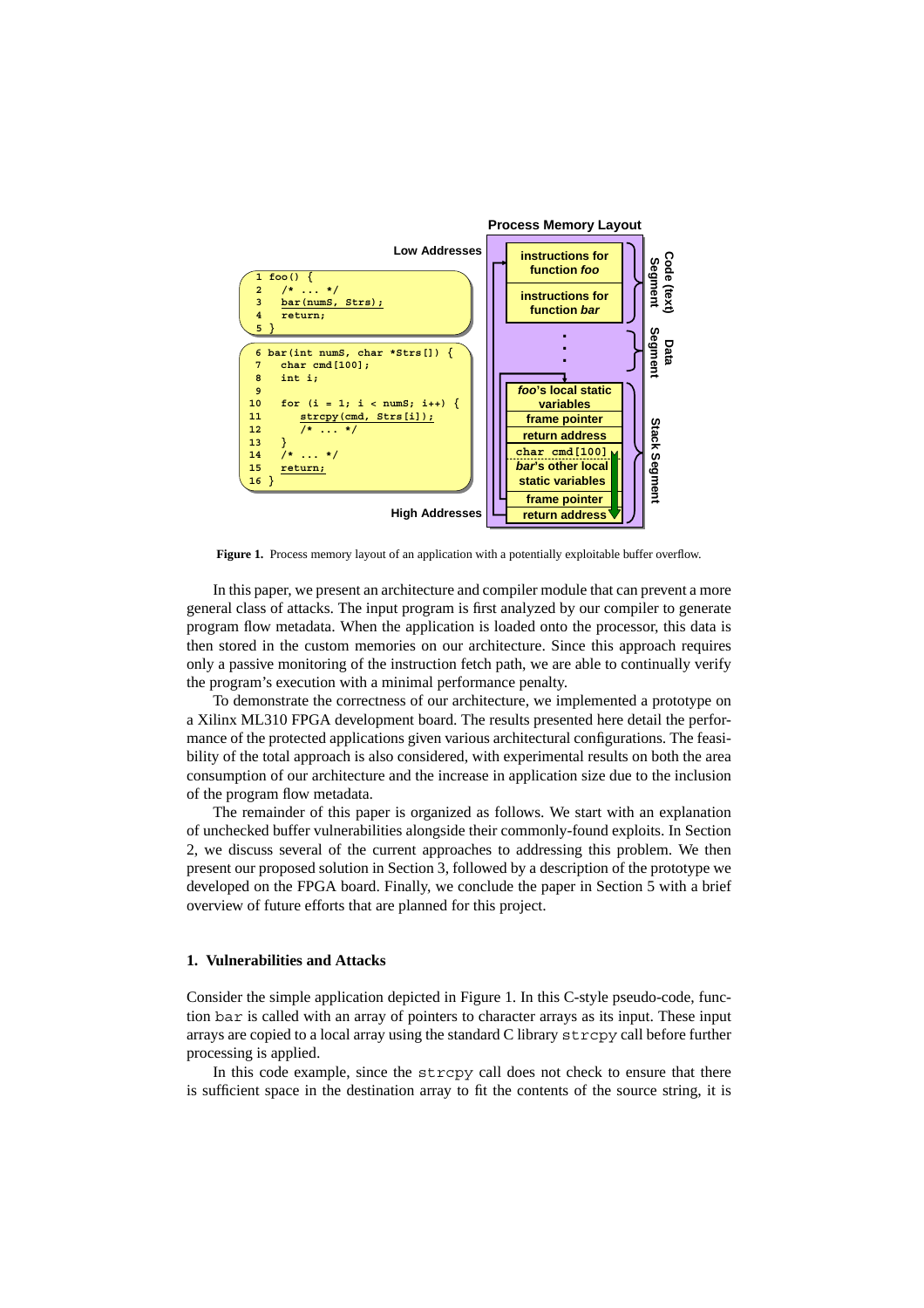possible to write enough data to "overflow" the local array. In this example's process memory layout, the local variables for function bar are placed in the stack segment, just on top of run-time variables that are used to ensure proper program flow. The common convention is for the stack to grow backwards in memory, with the top of the stack being placed at lower physical addresses and local arrays growing upwards in memory.

When user input is placed into overflowable buffers, the application is vulnerable to the *stack smashing* attack [1]. Widespread exploits including the Code Red and SQL-Slammer worms have convincingly demonstrated that it is possible for an attacker to insert arbitrary executable code on the stack. The stack smashing attack works as follows:

- The attacker first fills the buffer with machine instructions, often called the *shellcode* since typical exploit demonstrations attempt to open a command-shell on the target machine.
- *•* The remainder of the stack frame is filled until the return address is overwritten with a pointer back to the start of the shellcode region.
- When the vulnerable function attempts to return to its calling parent, it uses the return address that has been stored on the stack. Since this value has been overwritten to point to the start of the attacker-inserted code, this is where the program will continue.

The widespread notoriety of stack smashing exploits have led to a considerable amount of focus on their detection and prevention. In the future, it is likely that more complex attacks involving buffer overflows (see [2] for a description of *arc injection* and *pointer subterfuge*) will gain in popularity. Note that any arbitrary program flow modification can be potentially malicious, not just those involving unprotected buffers.

# **2. Current Approaches**

Several compiler-based solutions currently exist for buffer overflow vulnerabilities. StackGuard [3] is a compiler modification that inserts a unique data value above the return address on the stack. The code is then instrumented such that this value is then checked before returning to the caller function. This check will fail if an overflowing buffer modifies this value. StackShield is a similar compiler extension that complicates the attack by copying the return addresses to a separate stack placed in a different and presumably safer location in memory. While they are effective, it should be noted that these protections can be bypassed in certain situations [4].

Other similar approaches include obfuscation-driven compiler transformations [5], where the goal is to limit code understanding through the deliberate mangling of program structure. In [6] a tamper-proofing approach is proposed where application integrity is asserted through the insertion instructions that perform code checksums during program execution. The modified applications are vulnerable to discovery using tools that can be built to automatically look for obfuscations or checksum instructions. Accordingly, these protections are only able to delay an eventual attack.

Designating memory locations as non-executable using special hardware tags is becoming a popular method for deterring buffer overflow attacks. Although available on a variety of older processors, most recently AMD has released hardware with their NX (No eXecute) technology and Intel has followed suit with a differently named yet functionally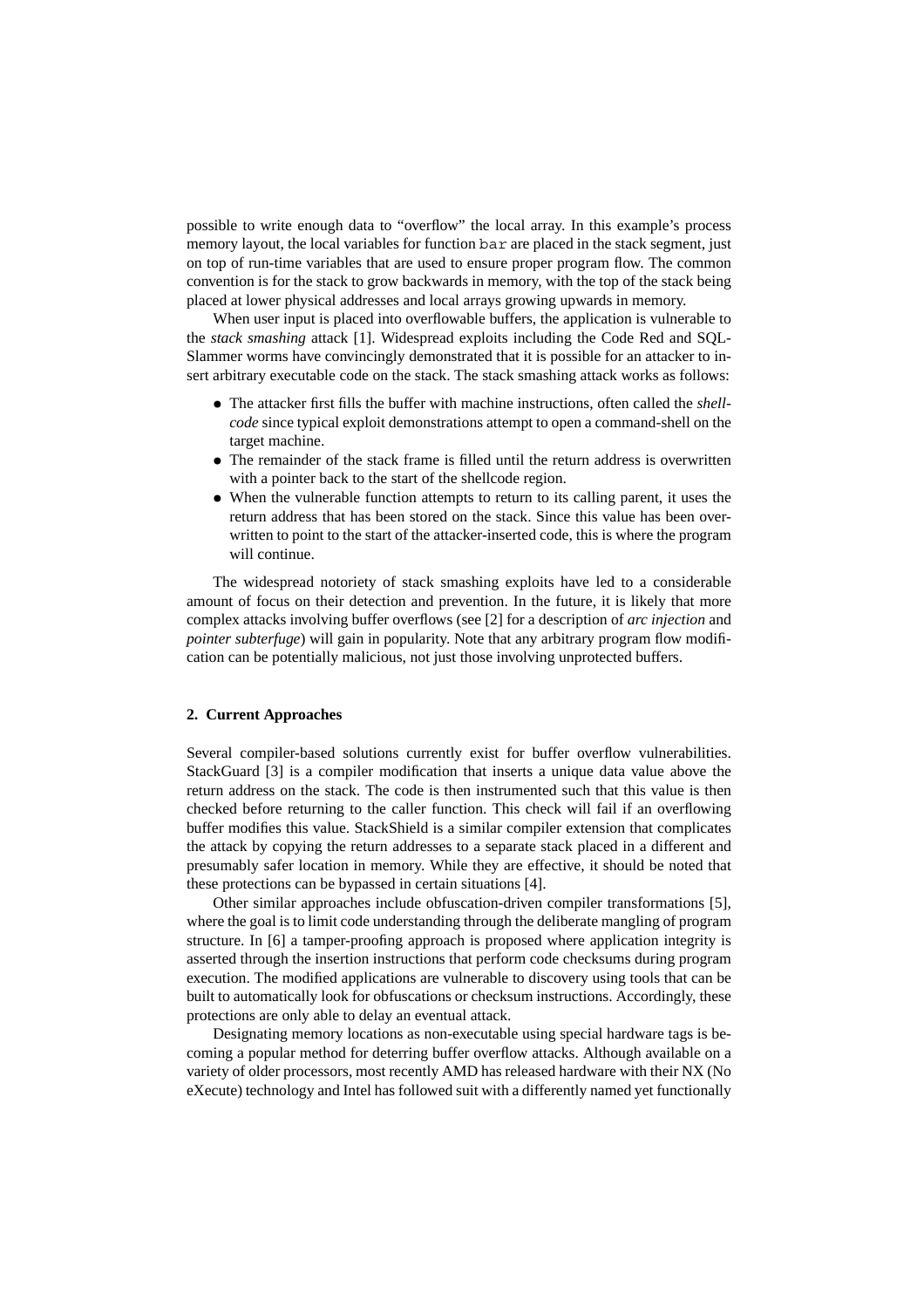

**Figure 2.** (a) Static view of an application's instructions. (b) Program-flow graph. (c) Runtime execution information added to the application via the PFencode compiler module.

equivalent XD (eXecute Disable) bit. Software emulation of non-executable memory is a less secure option for processors that do not include functionality similar to the NX bit. These approaches are being widely adopted for general-purpose processors, however they do not address any type of program flow attack that doesn't involve instructions being written to and later fetched and executed from data memory.

There have been several hardware-based approaches to protecting software. The authors in [7] utilize their DISE architecture to implement a concept similar to StackShield in hardware. The SPEF framework proposed in [8] provides options for both obfuscating and introducing integrity checks to the input application, which are verified at run-time by custom hardware. The XOM architecture proposed in [9] attempts to ensure that instructions stored in memory cannot be modified, with specialized hardware being used to accelerate cryptographic functionality. The latency overhead introduced by encrypting the instruction fetch path can be considerable and may not be acceptable in real-time embedded systems; this problem is currently being examined by the computer architecture community [10,11]. Industry support for secure processors include the companies in the Trusted Computing Group (TCG) [12], which define the Trusted Platform Module, a hardware component that provides digital signature and key management functionality for software protection and Digital Rights Management (DRM).

# **3. Our Approach**

When considering a static view of an application (Figure 2), a *basic block* is defined as a subsequence of instructions for which there is only one entry point and one exit point. Basic block boundaries are typically found at jumps and branch targets, function entry and exit points, and conditionally executed instructions. The various types of program flow attacks can all be generalized as invalid edges in a flow graph at the basic block granularity:

*•* Flow passing between non-consecutive instructions in the same basic block.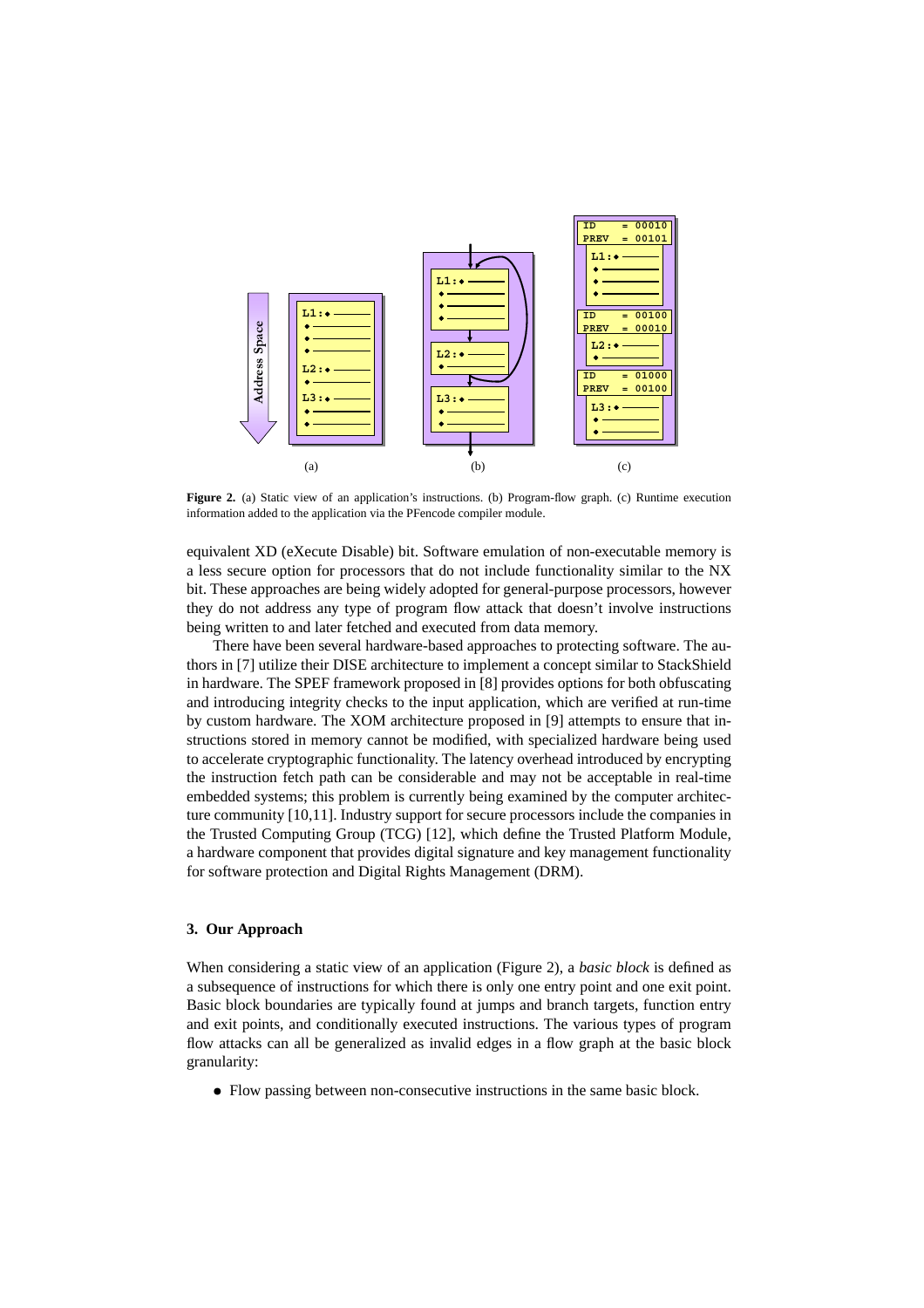

**Figure 3.** Insertion of the PFcheck component into a standard CPU architecture.

- Flow passing between between two blocks with no originally intended relation.
- Flow passing between any two instructions that are not both at basic block boundaries.
- Flow passing from an instruction back to that same instruction, when that instruction is not both the entry and exit point of a single basic block.

Our approach operates at the basic block level. In the example of Figure 2, flow passes unconditionally from block L1 into L2, where it may either loop back into L1 or pass conditionally into L3. This information is statically knowable by the compiler, which is typically able to break the input program into basic blocks for analysis. It is also possible to include a profiling pass to determine more complex program flows. Our compiler module, which we call PFencode, assigns identification labels to the basic blocks. These "IDs" are given a one-hot encoding, for reasons that will become apparent. For this example, block L1 is encoded as **00010**, L2 is encoded as **00100**, and L3 is encoded as **01000**.

Next, the compiler generates a table of predecessors for each basic block. Since the blocks are already encoded with a unique bit, we can create this "prevID" table by just ORing the IDs or all the blocks that are valid predecessors for each block. As an example, since since block L2 and the prefix code segment (with an ID of **00001**) are both valid predecessors of L1, the prevID value for L1 is defined as **00101**. The compiler also generates a value representing the length of each basic block.

Figure 3 shows a high level view of how our program flow checking architecture can be inserted into a standard CPU architecture. Our hardware component, which we call PFcheck, uses a snooping mechanism to analyze instructions being fetched directly between the processor core and the lowest level of instruction cache. Since the PFcheck architecture does not delay the instruction fetch path, it is not expected to incur the same negative performance impact as other approaches.

The architecture contains several customized memories which it uses to hold the program flow metadata values. The basic block base addresses are stored in a Content-Addressable Memory (CAM). Typically on a CAM lookup operation, the output is a unencoded value of the lines in the memory that match the target address. When an instruction is being fetched, the PFcheck component sends this address to the CAM. If there is a match, this means that the instruction is an entry point for a basic block - the ID of that block is given as the output of the CAM.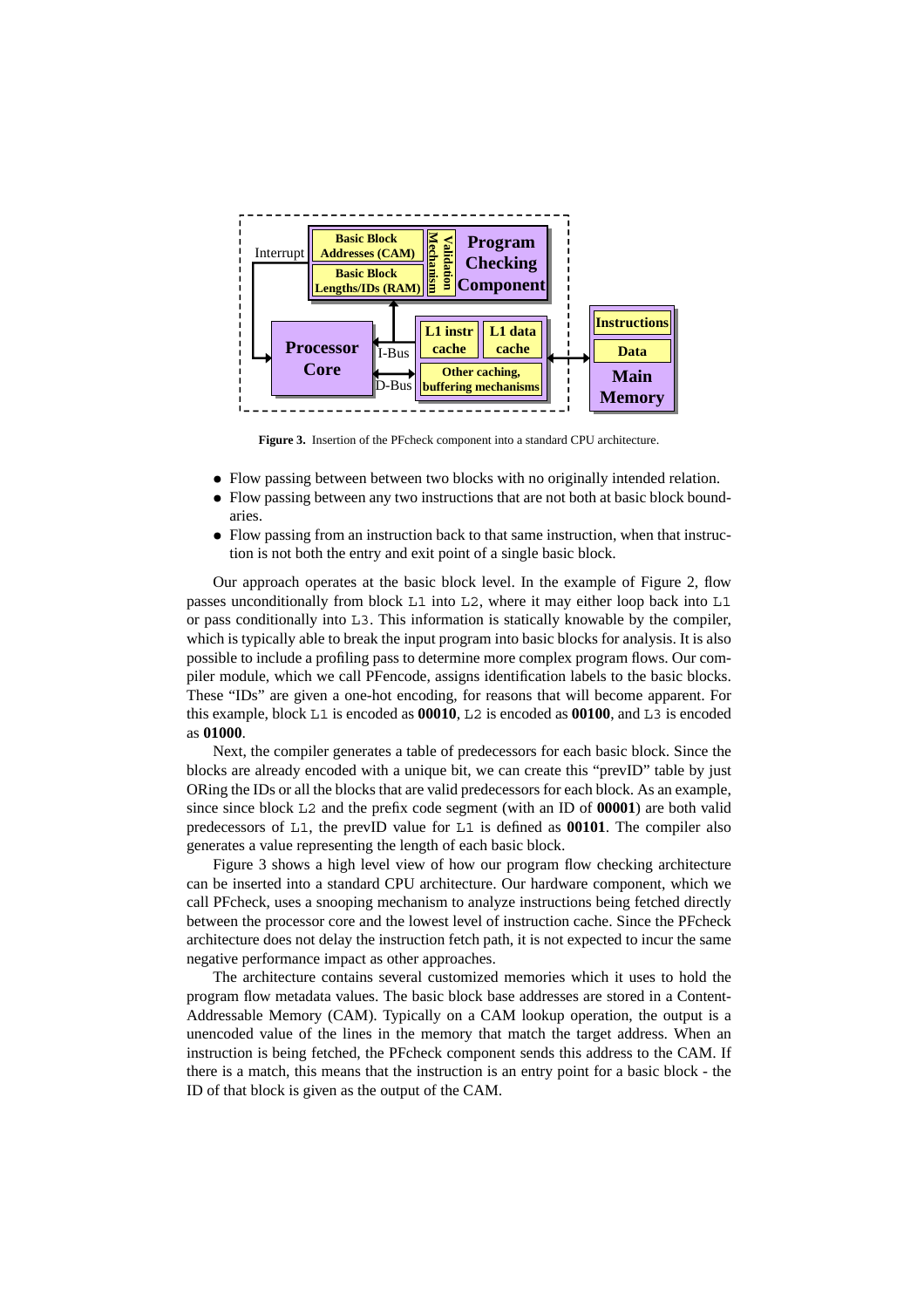

**Figure 4.** Architectural view of the Xilinx ML310 development platform.

| Benchmark | App Size  | Num Basic Block | Metadata Size | Percentage Increase |
|-----------|-----------|-----------------|---------------|---------------------|
| adpcm     | 15.8 kB   | 75              | $1.30$ kB     | 8.2%                |
| dijkstra  | $23.3$ kB | 257             | $10.3$ kB     | 44.2%               |
| laplace   | 15.6 kB   | 32              | $0.38$ kB     | 2.4%                |
| fir       | 22.8 kB   | 240             | 9.12 kB       | 40.0%               |
| susan     | 90.8 kB   | 1253            | $206$ kB      | 226.9%              |

Table 1. PFencode results for a variety of benchmarks

The basic block lengths and prevID table are stored in a standard RAM. The only output required by the component is an interrupt signal, which is used to notify the system that an invalid flow has been detected. A more detailed description of a PFcheck implementation is given in the following section.

#### **4. Implementation and Results**

We implemented our prototype system on a Xilinx ML310 FPGA development board (Figure 4), using version 7.1 of their Embedded Development Kit (EDK) for the design entry, simulation, and synthesis. The ML310 contains a XC2VP30 FPGA that has two PPC 405 processors, 13696 reconfigurable CLB slices, and 136 Block SelectRAM modules. The board and FPGA can act as a fully-fledged PC, with 256 MB on-board memory, some solid-state storage, and several standard peripherals.

We implemented our PFencode compiler as a post-pass of the GCC compiler targeting the Xilinx MicroBlaze soft processor [13]. We chose the MicroBlaze over the PPC for its simplicity and flexibility. Table 1 shows the results when we ran PFencode on a number of benchmarks customized to support MicroBlaze software libraries. For these relatively small applications, we found that the size of the metadata increased exponentially with the number of basic blocks. This is due to the fact that for an application with *N* basic blocks, our one-hot encoding approach requires an  $N \times N$  memory to hold the entire prevID table. For the benchmarks that have relatively short basic blocks, this increase in application size can be drastic (see susan which is 5.8 times the size of laplace but requires 542 times the amount of metadata).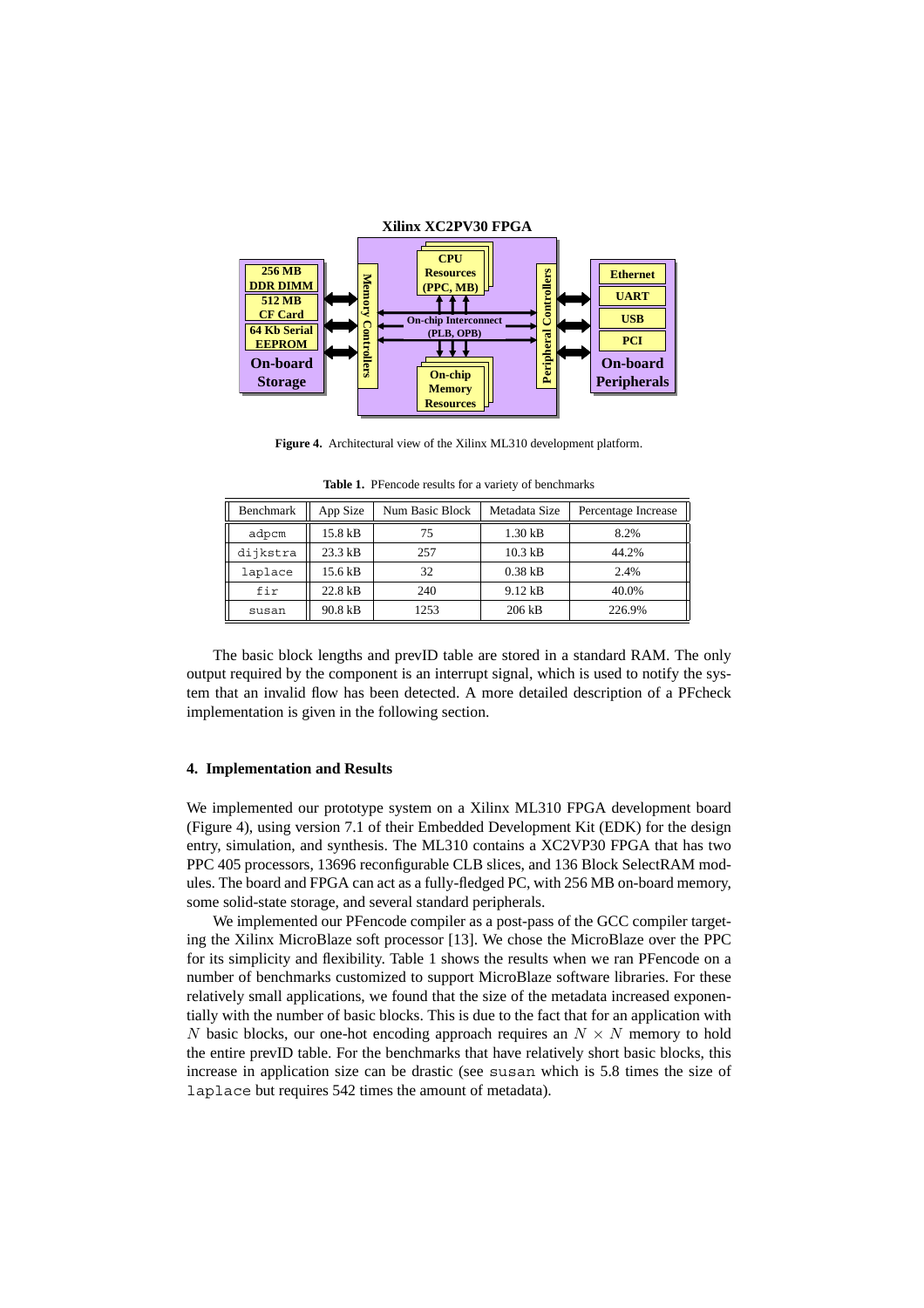

**Figure 5.** Internals of an implementation of the PFcheck architecture.

**Table 2.** PFcheck implementation results for a Xilinx XC2VP30 FPGA

| Config ( $N \times M$ ) | 64x16      | 64x32      | 128x32     | 256x32       | 512x32       |
|-------------------------|------------|------------|------------|--------------|--------------|
| Num Slices              | 450 (3.2%) | 510 (3.7%) | 840 (6.1%) | 1615 (11.8%) | 3031 (22.1%) |
| Num BRAMs               | 5(3.7%)    | $9(6.6\%)$ | 18 (13.2%) | 36 (26.5%)   | 80 (58.9%)   |
| Clock Freq              | 71.3 MHz   | 71.3 MHz   | 64.9 MHz   | 56.0 MHz     | 59.32 MHz    |

Figure 5 shows the internals of our implementation of the PFcheck architecture. The instruction addresses (*M* bits wide) is sent into the CAM module which has *M*-bit wide entries for each of the *N* basic blocks. If there is a match, that means that this instruction address is a basic block base address - the one-hot ID value for that basic block is the output of the CAM on a match. Otherwise, the output of the CAM is all zeros indicating that the current instruction is inside a basic block. The output of the CAM is sent to an encoder that creates a  $log(N)$  wide signal that drives the address of the RAM module to get the prevID value for the current block. The entry in the prevID table is checked with the previously fetched ID that is stored in a register. If the bits do not match up, an interrupt signal is sent to the processor. In the case where the current instruction is not a basic block entry point, an interrupt will be also be generated if the current instruction does not directly proceed the previous instruction. This is equivalent to checking that *PC* does not equal  $PC + 4$ .

Table 2 shows how the area consumption and performance of the PFcheck architecture is depends on the configuration. For our experiments, we synthesized designs with varying amounts of basic block support and address bus width. Each design is labeled  $N \times M$ . Several trends are readily apparent. The BlockRAM and slice usage increase linearly with *N*. Decreasing the address bus width has less of an impact on area usage, and no impact on clock frequency. The limiting factor for this medium-sized FPGA was the number of BlockRAMs; we were not able to fit the 1024x32 on the device.

To test for correctness, we used PFencode to compile an application that contained a buffer overflow vulnerability. We attempted to write attack code on the stack and to overwrite the return address to point back to this buffer. While the architecture did not protect values on the stack from being overwritten, when the program attempted to return to this malicious region an interrupt was triggered.